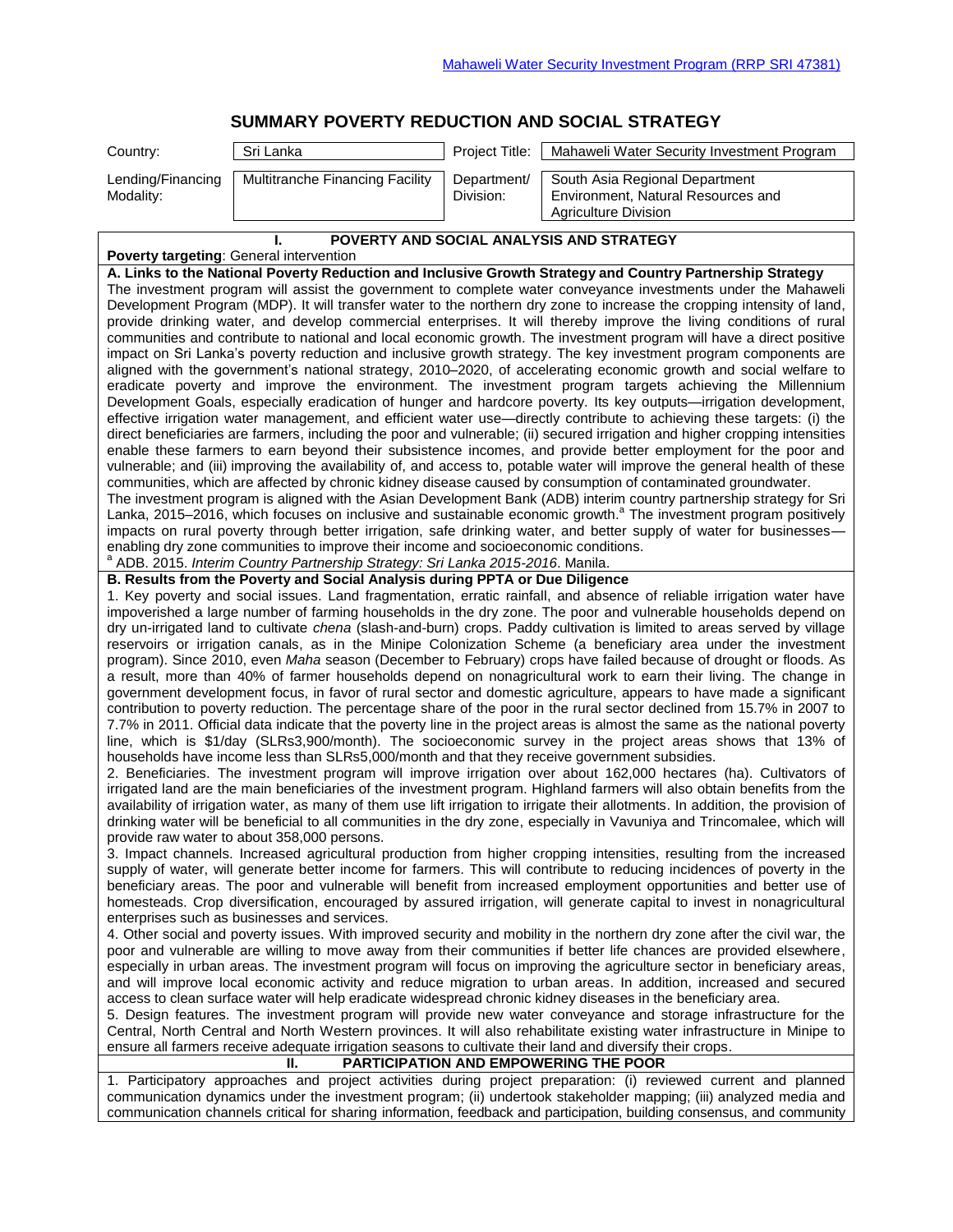mobilization; (iv) identified strategic approaches to engage stakeholders via communication and media channels; and (v) evaluated communication capacity of the relevant institutions and identified priority areas for capacity building. Investment program activities in this regard are improving coordination and participation of stakeholders at different levels of implementation; establishing targeted means of communication; and establishing a formal communication structure to improve coordination and dissemination of investment program information.

2. Civil society organizations. Two key objectives of the investment program—effective irrigation management and drinking water distribution—will be done in consultation with, and with the support of, civil society organizations. Farmer organizations with several tiers provide an ideal vehicle for these key tasks.

3. The following forms of civil society organization participation are envisaged during project implementation, rated as high (H), medium (M), low (L), or not applicable (NA):

**H**  $\Box$  Information gathering and sharing **H**  $\Box$  Consultation **M**  $\Box$  Collaboration **M**  $\Box$  Partnership

4. Participation plan  $\boxtimes$  Yes  $\Box$  No

A strategic communications plan to facilitate smooth communication among different stakeholders and their participation in the investment program activities has been formulated. It provides for an information education campaign to raise stakeholder awareness of the benefits of the investment program—particularly of compensation, resettlement assistance, income restoration, and improvement packages. It also improves community participation in investment program activities. Part of the plan is building an effective grievance redress mechanism (GRM) with the participation of communication officer(s) at the program management unit (PMU) and project implementation units, and all categories of stakeholders including the vulnerable and the poor. The GRM will play a key role in assisting stakeholders in presenting their grievances and resolving them. The plan is geared toward increasing transparency and accountability, to promote understanding about the investment program and engender public trust.

## **III. GENDER AND DEVELOPMENT**

**Gender mainstreaming category**. No gender elements

**A. Key issues**. Young educated women have become more mobile and empowered than their parents. Together with young men, they seek employment opportunities in urban areas and Middle Eastern countries to become economically independent. Young women typically find work in garment factories, private business agencies, and information technology centers. Young men also find employment in the security forces, businesses, and transport services in urban centers. Compared with sources of locally earned income, these provide attractive incomes for both women and men. Women participate more in household decision making than in the past because of their income and educational status, and they make investment decisions. Married employed women tend to build or upgrade houses, and provide a better education to children. Young and unmarried people invest their income to escape poverty and secure a better future. Women's economic power has started to affect the social image of men in village communities and settlements. The prolonged absence of women who work in Middle Eastern countries or urban areas has transferred responsibility for tasks previously performed by women to their husbands and brothers. Some men react to this new role by withdrawing from the role of main provider, expecting their wives to take that role. Others spend their spouses' income on drinking and gambling, which leads to family disorganization and poverty. Local communities do not hold such men in high regard.

**B. Key Actions.** Investment program activities for tranches 1 and 2 will be limited to constructing major water storage and conveyance infrastructure. Hence, there are no negative gender impacts leading to women's loss of traditional land rights or employment opportunities. In fact, the project will give an opportunity for women to participate in the construction stage, and in the long run will help women have access to secured domestic water supplies. This will reduce their traditional burden of fetching water and give them extra time to engage in income-generating activities and community development programs. Tranches 1 and 2 will be classified as no gender elements, but tranche 3 is expected to have some gender elements.

 $\Box$  Gender action plan  $\Box$  Other actions or measures  $\boxtimes$  No action or measure

**IV. ADDRESSING SOCIAL SAFEGUARD ISSUES** 

|  |  | <b>A. Involuntary Resettlement</b> |  |  |
|--|--|------------------------------------|--|--|
|--|--|------------------------------------|--|--|

**Safeguard Category:**  $\Box$  A  $\boxtimes$  B  $\Box$  C  $\Box$  FI

1. Key impacts. The investment program will have some involuntary resettlement impacts. The first tranche, under the North Western Province Canal Project, will acquire about 11.63 ha, and will economically affect 128 households amounting to 448 project-affected people. Of them, nine households with 27 project-affected people will be physically displaced, and 119 households will lose no more than 2%–9% of their land

2. Strategy to address the impacts. Physically and economically displaced households will receive compensation for their lost property at replacement cost. Detailed resettlement implementation plans have been prepared and disclosed to all project-affected people. A GRM will be established to address grievances of affected persons promptly. Adequate funds have been allocated to complete compensation, and income restoration and improvement programs. 3. Plan or other Actions

| <b>J. FIAILULULULE AUULIS</b>                                                 |                                                                                                                    |
|-------------------------------------------------------------------------------|--------------------------------------------------------------------------------------------------------------------|
| $\boxtimes$ Resettlement plan<br>$\boxtimes$ Resettlement framework           | $\Box$ Combined resettlement and indigenous peoples plan<br>Combined resettlement framework and indigenous peoples |
| Environmental and social management<br>system arrangement<br>$\top$ No action | planning framework<br>$\Box$ Social impact matrix                                                                  |